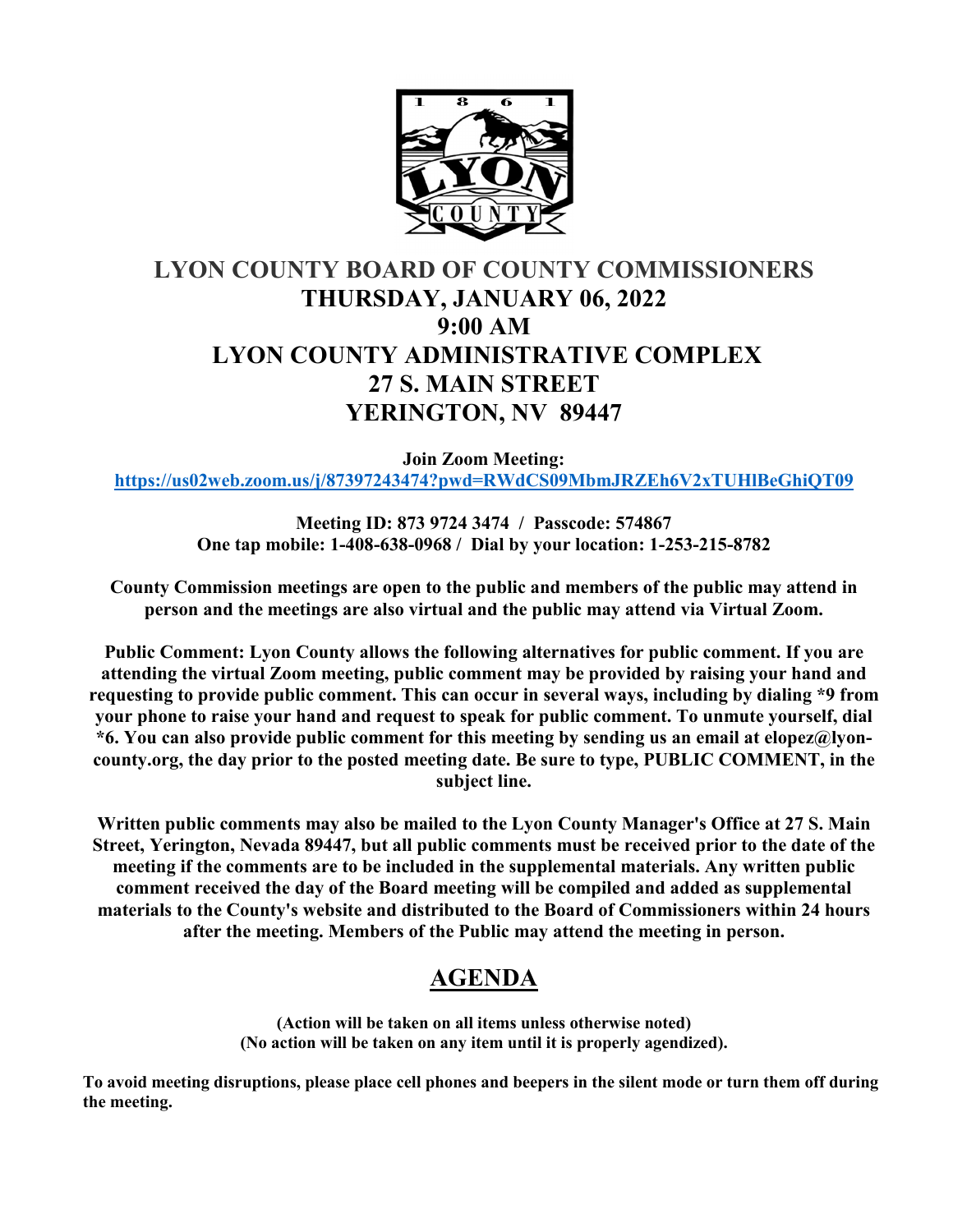**The Board reserves the right to take items in a different order to accomplish business in the most efficient manner. Items may be combined for consideration and items may be pulled or removed from the agenda at anytime.** 

**Restrictions on comments by the general public: Any such restrictions must be reasonable and may restrict the time, place and manner of the comments, but may not restrict comments based upon viewpoint.**

**BOARD OF COMMISSIONERS CONVENING AS OTHER BOARDS** - *Members of the Board of County Commissioners also serve as the Liquor Board, Central Lyon Vector Control District Board, Mason Valley Mosquito Abatement District Board, Walker River Weed Control District Board, Willowcreek General Improvement District Board, the Silver Springs General Improvement District Board, and during this meeting may convene as any of those boards as indicated on this or a separately posted agenda.*

# **NOTE: THIS MEETING MAY BREAK BETWEEN 11:30 - 1:30 FOR LUNCH**

## **1. Roll Call**

### **2. Invocation given by John Poundstone of Joy Church**

### **3. Pledge of Allegiance**

**4. Public Participation (no action will be taken on any item until it is properly agendized)** - *It is anticipated that public participation will be held at this time, though it may be returned to at any time during the agenda. Citizens wishing to speak during public participation are asked to state their name for the record and will be limited to 3 minutes. The Board will conduct public comment after discussion of each agenda action item, but before the Board takes any action. Afterwards, please print your name at the Clerk's desk.*

### **5. For Possible Action: Review and adoption of agenda**

#### **6. Time Certain**

- 6.a. Time Certain at 9:00 AM: For Possible Action: Elect the Board of County Commissioners Chair and to fix the term of office for the Chair as required by NRS 244.070.
- 6.b. Time Certain at 9:00 AM: For Possible Action: Elect the Board of County Commissioners Vice Chair and to fix the term of office for the Vice Chair as required by NRS 244.070.
- 6.c. Time Certain at 9:05 A.M. Public Hearing- Bill No. 22-01: For Possible Action: Approve an ordinance amending Lyon County Code Title 15 – Land Use and Development Code; Chapter 351 – Manufactured Homes and Manufactured Housing; to amend the standards to require full, poured-inplace engineered foundations and limiting the age of a manufactured home when installed in Lyon County when placed as a single family residence; and other matters pertaining thereto.
	- [Title 15 Land Use & Development Code Amendment: Manufactured Homes Foundation](https://legistarweb-production.s3.amazonaws.com/uploads/attachment/pdf/1182576/Ord_Title_15_Land_Use___Development_Code_Amendment_MH_Foundation_01.06.2022_REVISED_BOC_DRAFT.pdf)
	- [Manufactured Home Foundations by City and County](https://legistarweb-production.s3.amazonaws.com/uploads/attachment/pdf/1188798/Manufactured_Home_Foundations_by_City_and_County.pdf)
	- [News Paper Affidavit](https://legistarweb-production.s3.amazonaws.com/uploads/attachment/pdf/1182575/BILL_No._22-01_Ord._623_NP_Affidavit_1.pdf)

#### **RECESS TO RECONVENE AS BOARD OF HEALTH**

**7. Public Participation (no action will be taken on any item until it is properly agendized** - *It is anticipated that public participation will be held at this time, though it may be returned to at any time during the agenda. Citizens wishing to speak during public participation are asked to state their name for the record and will be*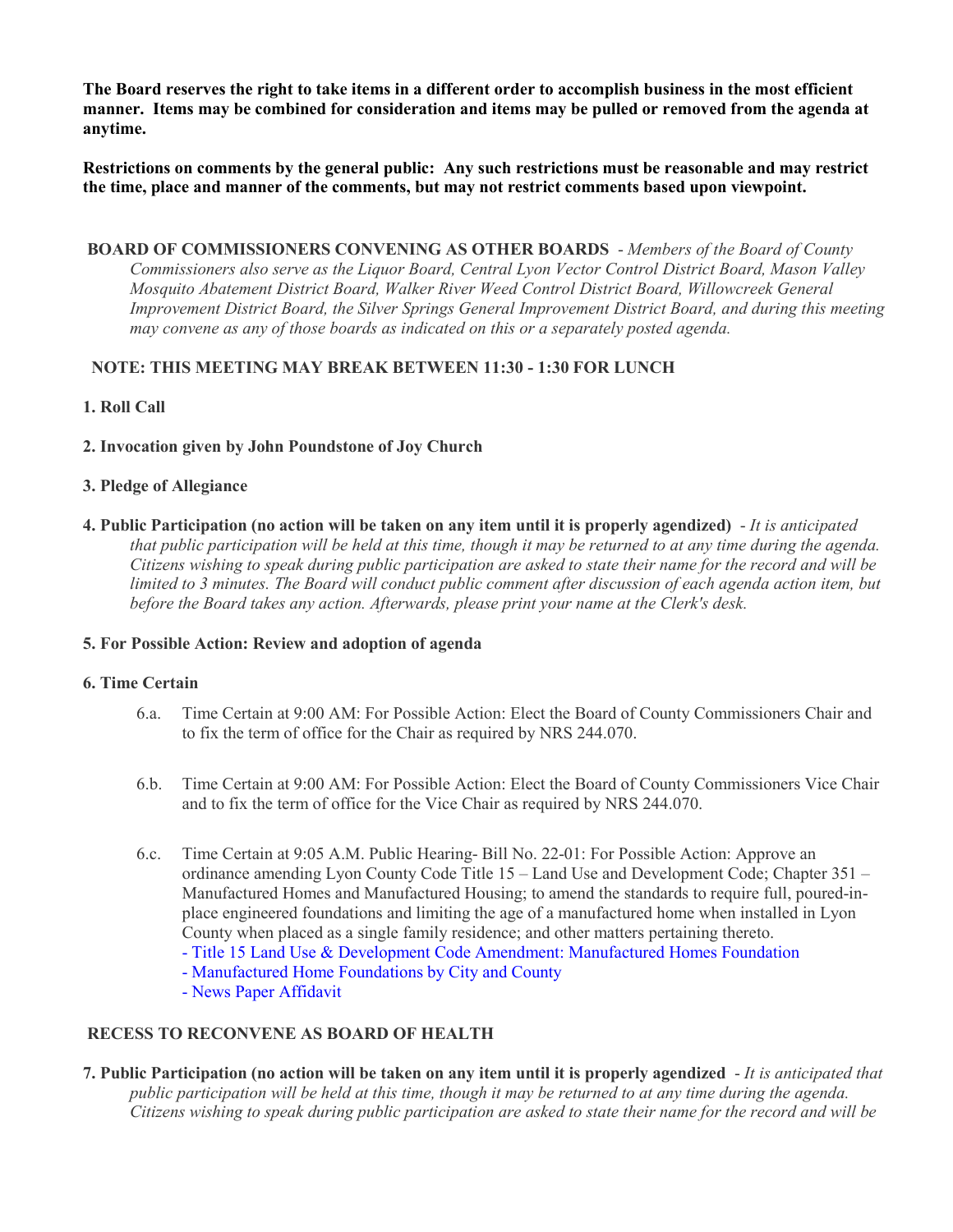*limited to 3 minutes. The Board will conduct public comment after discussion of each agenda action item, but before the Board takes any action.*

## **8. Time Certain at 9:30 A.M.**

- 8.a. For Possible Action: Approve the August 26, 2021 Board of Health minutes. - [August 26, 2021 Minutes](https://legistarweb-production.s3.amazonaws.com/uploads/attachment/pdf/1165538/082621_boh_mtg.pdf)
- 8.b. For Presentation Only: The Nevada Department of Transportation to give a presentation regarding safety procedures.
- **9. Public Participation (no action will be taken on any item until it is properly agendized**  *It is anticipated that public participation will be held at this time, though it may be returned to at any time during the agenda. Citizens wishing to speak during public participation are asked to state their name for the record and will be limited to 3 minutes. The Board will conduct public comment after discussion of each agenda action item, but before the Board takes any action.*

# **ADJOURN TO RECONVENE AS THE LYON COUNTY BOARD OF COMMISSIONERS**

### **10. Presentation of awards and/or recognition of accomplishments**

- **11. Commissioners/County Manager reports**
- **12. Elected Official's reports**

### **13. Appointed Official's reports**

#### **14. Advisory Board reports**

**CONSENT AGENDA (Action Will be Taken on All Items)** - *All matters listed under the consent agenda are considered routine, and may be acted upon by the Board of County Commissioners with one action, and without an extensive hearing. Any member of the Board or any citizen may request that an item be taken from the consent agenda, discussed, and acted upon separately during this meeting.*

#### **15. For Possible Action: Approve County Commission Minutes**

15.a. For Possible Action: Approve the December 16, 2021 minutes. - [December 16, 2021 Minutes](https://legistarweb-production.s3.amazonaws.com/uploads/attachment/pdf/1185558/121621_comm_mtg.pdf)

### **16. Contracts**

16.a. For Possible Action: Approve amended Interlocal Agreement with Western Nevada Regional Youth Center (WNRYC), making the program Prison Rate Elimination Act compliant. - [Interlocal Agreement for the Western Nevada Regional Youth Center](https://legistarweb-production.s3.amazonaws.com/uploads/attachment/pdf/1188958/doc05256120211229105312.pdf)

#### **17. Grants**

- 17.a. For Possible Action: Accept the Notice of Subcontract Award from Community Chest, Inc. as part of the Lyon County System of Care Implementation Project in the amount of \$175,190.00 with no match to provide assessments and referrals to intensive outpatient treatment for youth in Lyon County. [-FY22 System of Care Grant Agreement](https://legistarweb-production.s3.amazonaws.com/uploads/attachment/pdf/1186791/-FY22_System_of_Care_Grant_Agreement.pdf)
- 17.b. For Possible Action: Accept FY2022 Federal Transit Administration (FTA) 5339 (Capital Purchases) Agreement funding in the amount of \$143,516, with County matching funds in the amount of \$25,326,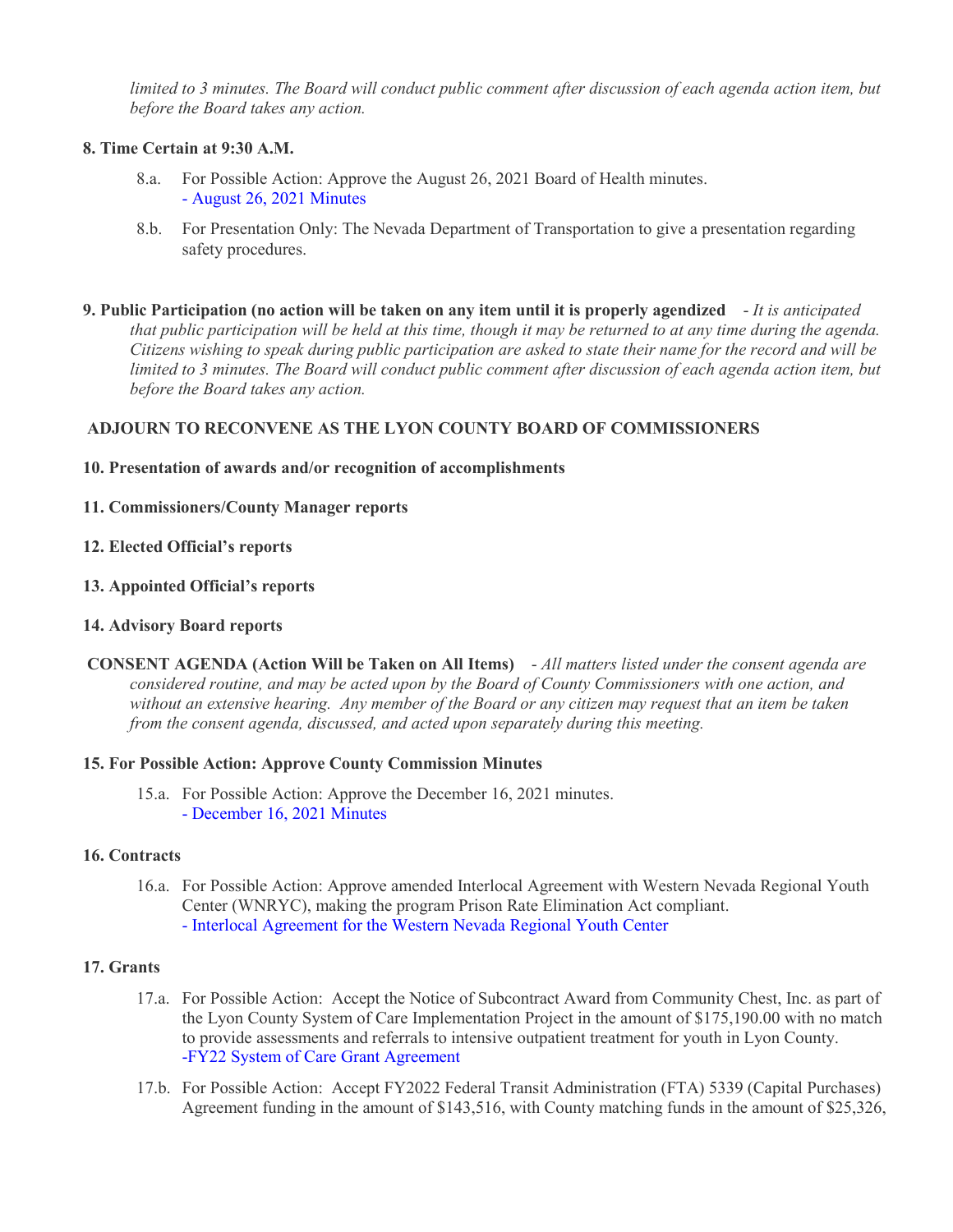for one 2021 Ford Transit 7-Passenger Van and two 2021 Chrysler Voyager 5-Passsenger mini-vans and accept these vehicles into the County fleet. - [FFY2022 NDOT Capital Agreement -](https://legistarweb-production.s3.amazonaws.com/uploads/attachment/pdf/1186796/FFY2022_NDOT_Capital_Agreement_-_3_Vehicles.pdf) 3 Vehicles

17.c. For Possible Action: Accept FY2022 Federal Transit Administration (FTA) 5339 (Capital Purchases) Agreement funding in the amount of \$67,977, with County matching funds in the amount of \$11,996, for a 2021 Ford E-450 Bus and accept the vehicle into the County fleet. - [FFY2022 NDOT Capital Agreement -](https://legistarweb-production.s3.amazonaws.com/uploads/attachment/pdf/1186800/FFY2022_NDOT_Capital_Agreement_-_1_Vehicle.pdf) 1 Vehicle

### **18. Other Consent Items**

- 18.a. For Possible Action: Review and accept travel claims. - [Travel Report 12-1-21 to 12-15-21](https://legistarweb-production.s3.amazonaws.com/uploads/attachment/pdf/1179732/Travel_Report_12-1-21_to_12-15-21.pdf)
- 18.b. For Possible Action: Review and accept claims and financial reports.
	- [Claims Report 12-1-21 to 12-15-21](https://legistarweb-production.s3.amazonaws.com/uploads/attachment/pdf/1179738/Claims_Report_12-1-21_to_12-15-21.pdf)
	- [Cash Report 12-15-21](https://legistarweb-production.s3.amazonaws.com/uploads/attachment/pdf/1180408/Cash_Report_12-15-21.pdf)

## **\*\*END OF CONSENT AGENDA\*\***

### **REGULAR AGENDA** - *(Action will be taken on all items unless otherwise noted)*

#### **19. Board Appointments and Resignations**

- 19.a. For Possible Action: Accept resignation from Patricia Swain from the Library Board of Trustees. - [Letter of Resignation, Patricia Swain](https://legistarweb-production.s3.amazonaws.com/uploads/attachment/pdf/1168696/Letter_of_Resignation__Patricia_Swain.pdf)
- 19.b. For Possible Action: Appoint a member to the Board of Equalization, with a term expiring December 31, 2024.

- [Wendy Ann Fagundes, Application](https://legistarweb-production.s3.amazonaws.com/uploads/attachment/pdf/1189001/doc05256220211229111544.pdf)

- 19.c. For Possible Action: Appoint a member to the Silver Springs Advisory Board, with a term expiring December 31, 2023. - [Michael Irvin, Application](https://legistarweb-production.s3.amazonaws.com/uploads/attachment/pdf/1177422/Michael_Irvin_Application.pdf)
- 19.d. For Possible Action: Appoint a member to the Silver City Advisory Board, with a term expiring December 31, 2022. - [Jonathan Byrnside, Application](https://legistarweb-production.s3.amazonaws.com/uploads/attachment/pdf/1179428/Jonathan_Byrnside__Application.pdf)

#### **20. County Manager**

20.a. For Possible Action: Appoint County Commissioners and staff to the following Boards, Commissions, or Committees for calendar year 2022: Comstock Historic District Debt Management Commission Dayton Valley Conservation District Mason Valley Conservation District Smith Valley Conservation District Nevada Public Agency Insurance Pool Public Agency Compensation Trust Nevada Association of Counties 1. Board of Directors- 1 Commissioner 2. Legislative Committee - Up to 2 Commissioners 3. Public Lands and Natural Resources Committee - Up to 2 Commissioners Local Emergency Planning Committee Northern Nevada Development Authority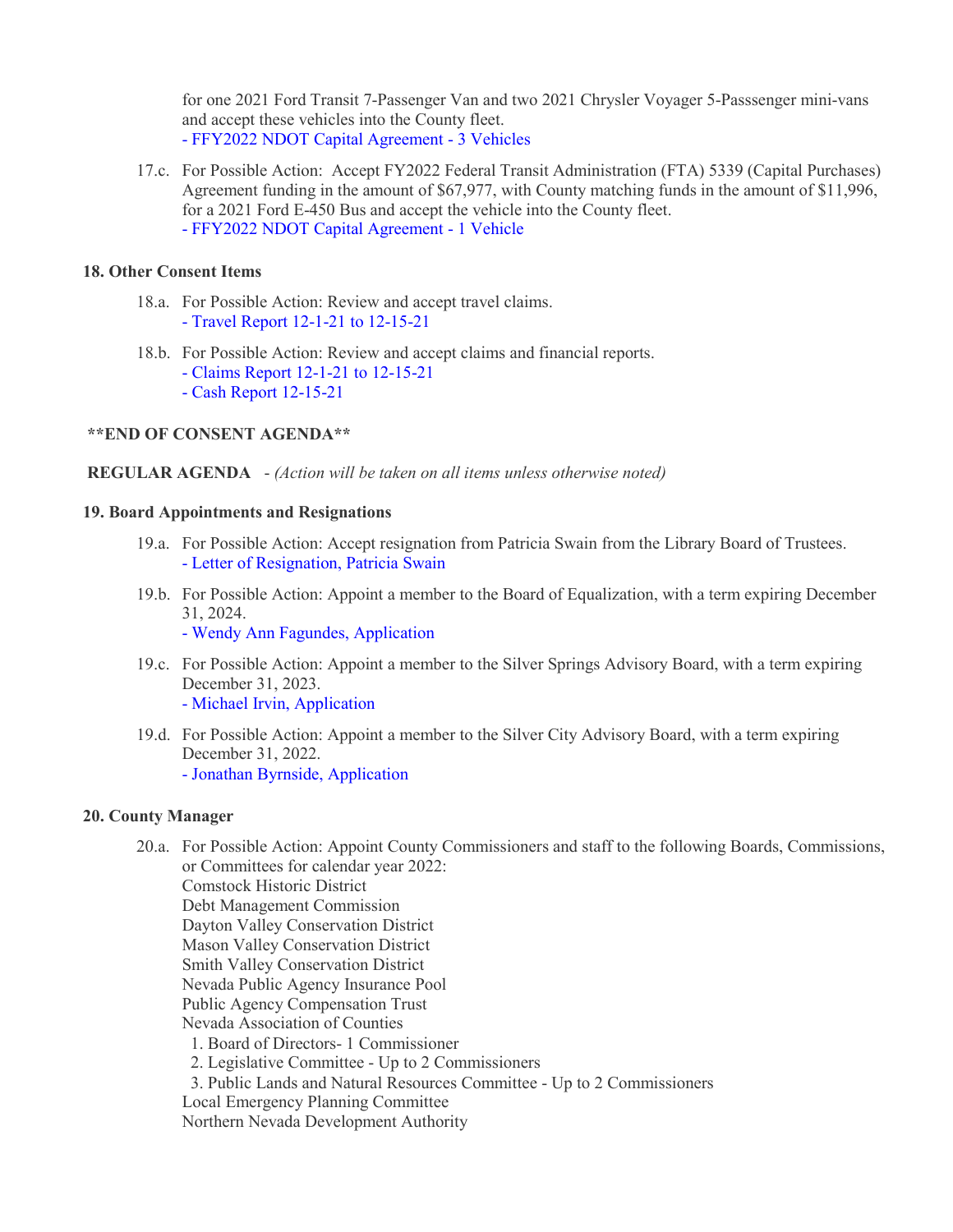Nevada WORKS Walker River Irrigation District Carson Water Subconservancy District Lyon County Room Tax Board Quarterly Jail Inspection Truckee Canal Safety Commission Lyon County Regional Transportation Commission Quad County Legislative Coalition Carson Area Metropolitan Planning Organization State Land Use Planning Agency Nevada Local Justice Reinvestment Coordinating Council Nevada Commission of the Aging - [Commissioners Appointments to Boards 2021](https://legistarweb-production.s3.amazonaws.com/uploads/attachment/pdf/1165516/Comm_to_BoardsDirectory_Update_2021.pdf) - [General Responsibilities](https://legistarweb-production.s3.amazonaws.com/uploads/attachment/pdf/1165524/1-3_General_Responsibilities_07052013-2.pdf)

- 20.b. For Discussion Only: A discussion of the issue of voter integrity (Requested by Commissioner Gray)
- 20.c. For Possible Action: Discussion and direction to the County Manager to address the potential of building or purchasing a building to provide a community center in Moundhouse (Requested by Ken Gray)
- 20.d. For Possible Action: Direct the County Manager to prepare a resolution for the January 20, 2022 Board of Commissioners meeting to name the Dayton Senior Center the John Alexander Senior Center (Requested by Commissioner Ken Gray)

## **21. Community Development**

- 21.a. For Possible Action: Discussion and provide direction to the County Manager and Community Development Director on the options allowed for the development of "tiny house" regulations as required under Senate Bill 150 of the 2021 regular State Legislative Session. - [Tiny Homes Staff Report](https://legistarweb-production.s3.amazonaws.com/uploads/attachment/pdf/1186649/Tiny_Homes_Agenda_Summaryand_Backup-BOCC_01.06.2022.pdf)
- 21.b. For Possible Action: Discussion and provide direction to the County Manager and Community Development Director to develop an ordinance to allow or prohibit Cannabis Consumption Lounges in Lyon County as allowed under Assembly Bill 341, and if allowed, provide direction on the creation of planning and zoning regulations for Cannabis Consumption Lounges. - [2021 Assembly Bill 341](https://legistarweb-production.s3.amazonaws.com/uploads/attachment/pdf/1188612/AB341_EN.pdf)

## **22. District Attorney**

- 22.a. For Possible Action: Approve Contingency transfer of up to \$39,754 for additional costs associated with implementation of the Filevine Case Management System in the District Attorney's Office.
	- [Filevine Contract](https://legistarweb-production.s3.amazonaws.com/uploads/attachment/pdf/1186883/2020-Nov-3_-_Lyon_County_DA_-_Sales_Order__clean___5___1_.pdf)
	- [Filevine Contingency Memorandum](https://legistarweb-production.s3.amazonaws.com/uploads/attachment/pdf/1186885/Filevine_Contingency_Memorandum_-_sbr.pdf)

## **ADJOURN TO RECONVENE AS CENTRAL LYON COUNTY VECTOR CONTROL DISTRICT BOARD**

**23. Public Participation (no action will be taken on any item until it is properly agendized)** - *It is anticipated*  that public participation will be held at this time, though it may be returned to at any time during the agenda. *Citizens wishing to speak during public participation are asked to state their name for the record and will be limited to 3 minutes. The Board will conduct public comment after discussion of each agenda action item, but before the Board takes any action.*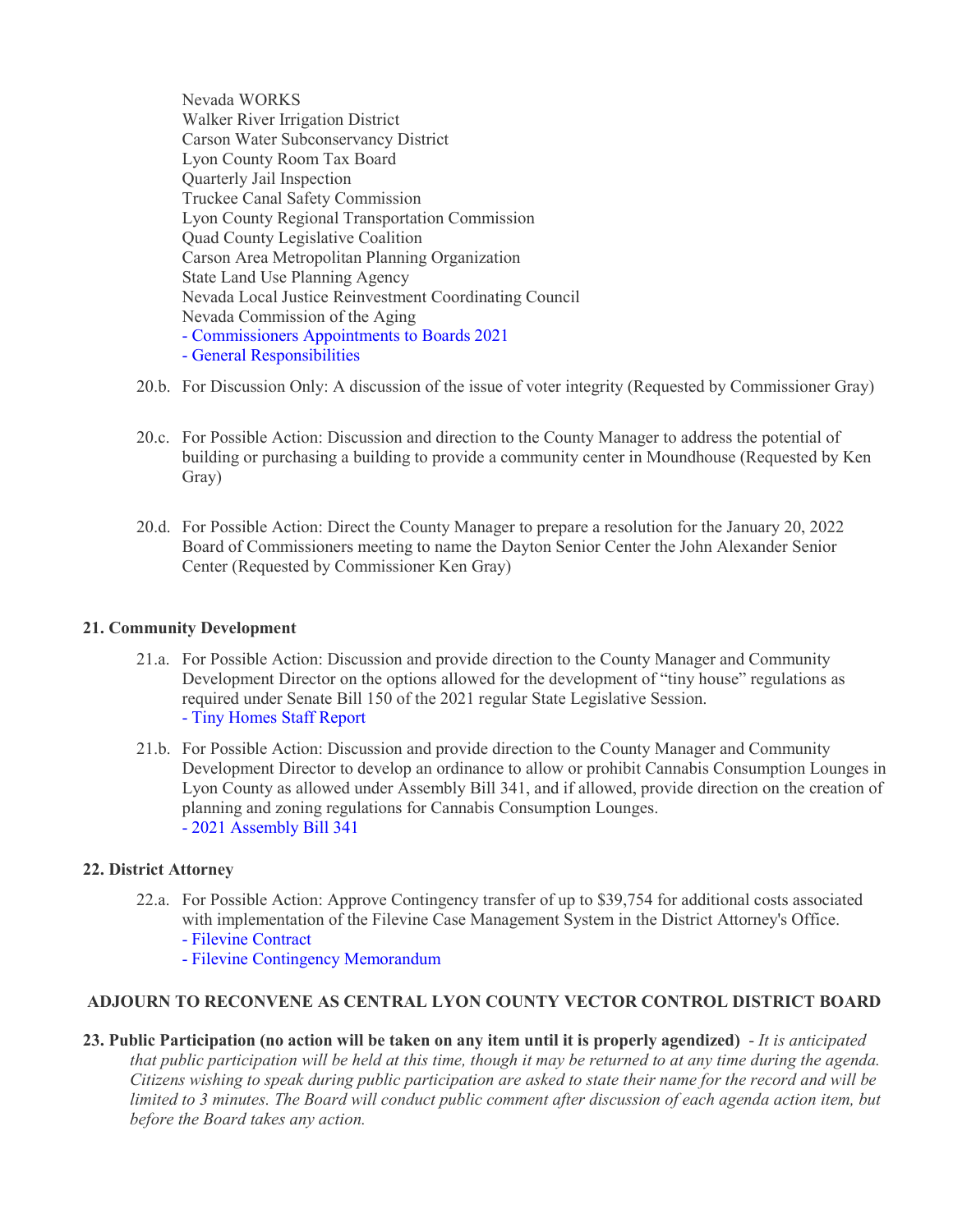### **24. For Possible Action: Review and Accept Claims and Financial Report**

- 24.a. For Possible Action: Review and accept claims and financial reports.
	- [Claims Report 12-1-21 to 12-15-21](https://legistarweb-production.s3.amazonaws.com/uploads/attachment/pdf/1180409/Claims_Report_12-1-21_to_12-15-21.pdf)
		- [Cash Report 12-15-21](https://legistarweb-production.s3.amazonaws.com/uploads/attachment/pdf/1180410/Cash_Report_12-15-21.pdf)

## **25. Contracts**

25.a. For Possible Action: Award bid and approve a 3 year contract for vector control services with Integrity Pest Management ending on December 31, 2024 for the amount of \$208,950 per year for a total of a contract amount of \$626,850. - [CLCVCD & Integrity Pest Management Contract](https://legistarweb-production.s3.amazonaws.com/uploads/attachment/pdf/1179155/CLCVCD_Integrity_contract_and_Backup_2022.pdf)

**26. Public Participation (no action will be taken on any item until it is properly agendized)** - *It is anticipated that public participation will be held at this time, though it may be returned to at any time during the agenda. Citizens wishing to speak during public participation are asked to state their name for the record and will be limited to 3 minutes. The Board will conduct public comment after discussion of each agenda action item, but before the Board takes any action.*

# **ADJOURN TO RECONVENE AS THE LYON COUNTY BOARD OF COMMISSIONERS**

### **27. Agenda Requests**

## **28. Commissioner Comments**

**29. Closed Session pursuant to NRS 241.015(3)(b)(2)** - *To receive information from the District Attorney or counsel regarding potential or existing litigation involving a matter over which the Board has supervision, control, jurisdiction or advisory power, and to deliberate toward a decision on the matter, and pursuant to NRS 288.220, to receive a report on the status of ongoing labor negotiations; and direct staff accordingly.*

#### **30. Adjourn**

**This agenda has been posted in accordance with the open meeting law at the Lyon County Administrative Complex.**

**Lyon County recognizes the needs and civil rights of all persons regardless of age, race, color, religion, sex, handicap, family status, or national origin. In accordance with Federal civil rights law and U.S. Department of Agriculture (USDA) civil rights regulations and policies, the USDA, its agencies, offices, and employees, and institutions participating in or administering USDA programs are prohibited from discriminating based on race, color, national origin, religion, sex, gender identity (including gender expression), sexual orientation, disability, age, marital status, family/parental status, income derived from a public assistance program, political beliefs, or reprisal or retaliation for prior civil rights activity, in any program or activity conducted or funded by USDA (not all bases apply to all programs). Remedies and complaint filing deadlines vary by program or incident.**

**Persons with disabilities who require alternate means of communication for program information (e.g., Braille, large print, audiotape, American Sign Language, etc.) should contact the responsible agency or USDA's TARGET Center at (202) 720-2600 (voice and T) or contact USDA through the Federal Relay Service at (800) 877-8339. Additionally, program information may be made available in languages other than English.**

**To file a program discrimination complaint, complete the USDA Program Discrimination Complaint Form, AD-3027, found on-line at [http://www.ascr.usda.gov/complaint\\_filing\\_cust.html](http://www.ascr.usda.gov/complaint_filing_cust.html) and at any USDA office or**